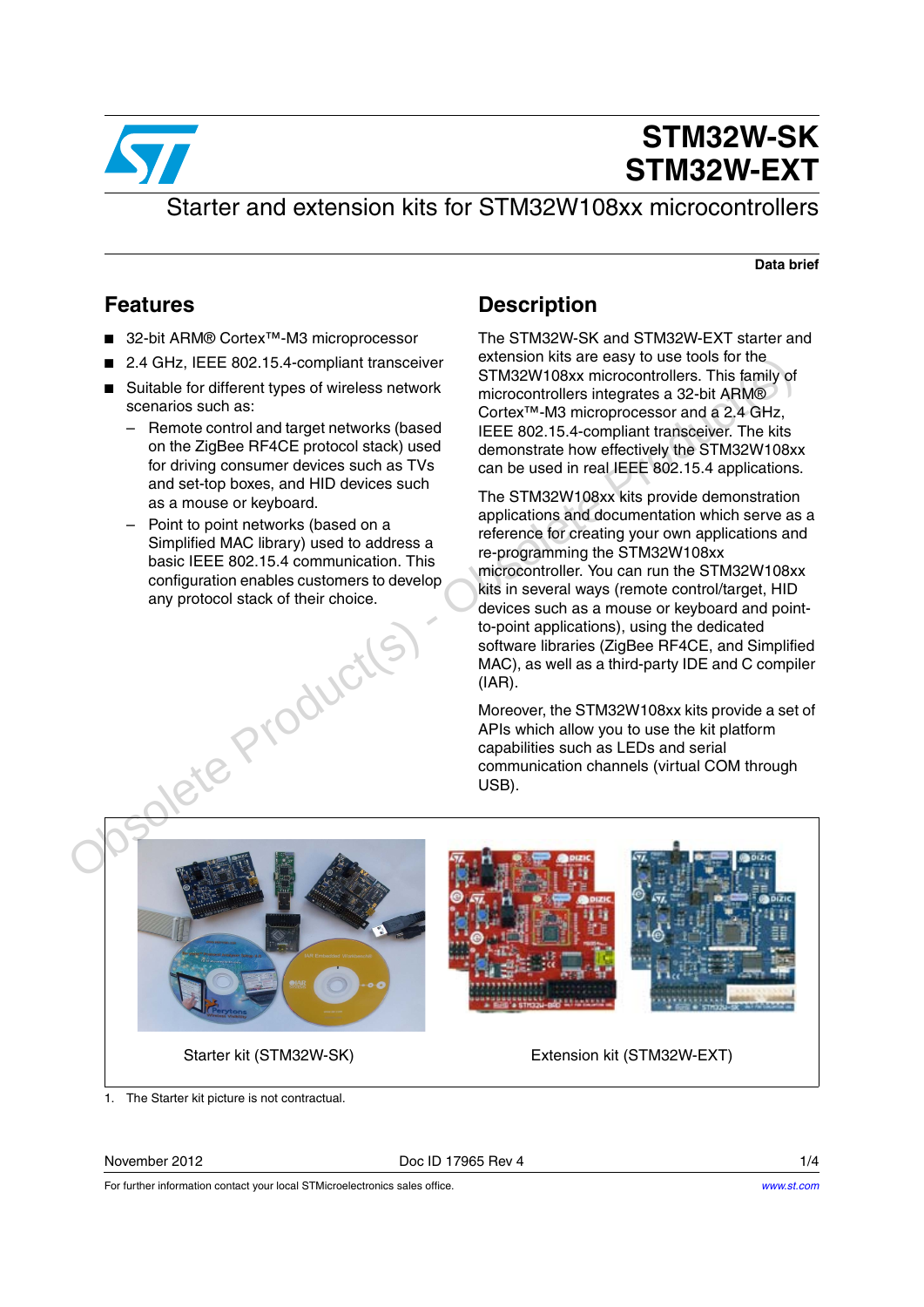## <span id="page-1-1"></span>**1 Ordering information**

### <span id="page-1-0"></span>Table 1. **List of kit order codes**

| <b>Kit name</b>                               | Order code                     |
|-----------------------------------------------|--------------------------------|
| STM32W108 starter kit (128-Kbyte Flash MCU)   | STM32W108B-SK <sup>(1)</sup>   |
| STM32W108 starter kit (256-Kbyte Flash MCU)   | STM32W108C-SK                  |
| STM32W108 extension kit (128-Kbyte Flash MCU) | STM32W108B-KEXT <sup>(2)</sup> |
| STM32W108 extension kit (256-Kbyte Flash MCU) | STM32W108C-KEXT                |
| Obsolete Product(s) Obsolete Product(         |                                |
|                                               |                                |

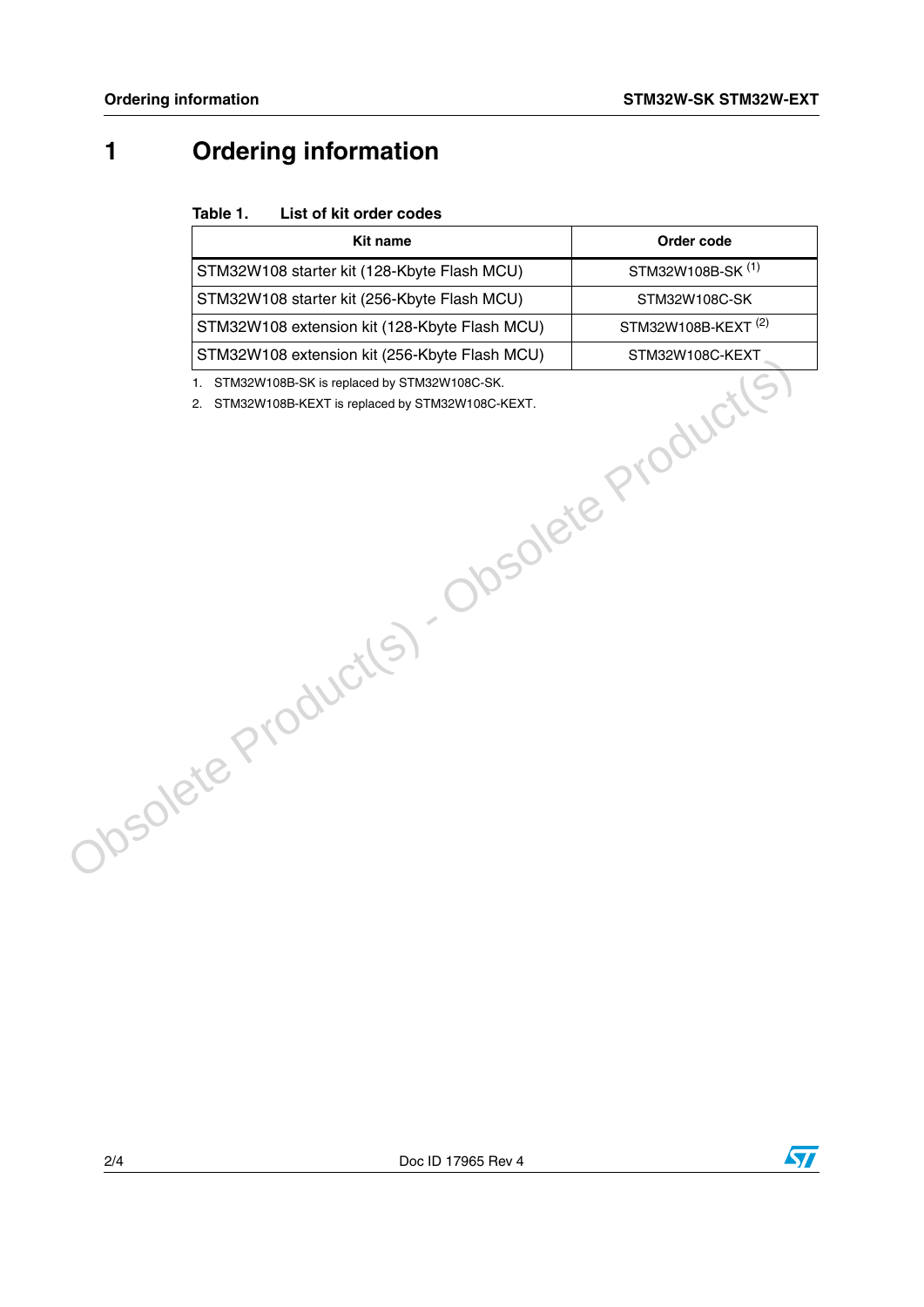## **Revision history**

|                                         | <b>Date</b> | Revision         | <b>Changes</b>                                                                                 |
|-----------------------------------------|-------------|------------------|------------------------------------------------------------------------------------------------|
|                                         | 16-Sep-2010 | $\mathbf{1}$     | Initial release.                                                                               |
|                                         | 20-Jul-2012 | $\boldsymbol{2}$ | Updated Features and Ordering information.<br>Added pictures on cover page.                    |
|                                         | 26-Jul-2012 | $\,$ 3 $\,$      | Update STM32W-SK picture on cover page.<br>Removed note 1 in Table 1: List of kit order codes. |
|                                         | 20-Nov-2012 | $\overline{4}$   | Added note 1 to Table 1: List of kit order codes.                                              |
| Obsolete Product<br>Obsolete Product(S) |             |                  |                                                                                                |

| Table 2. | <b>Document revision history</b> |
|----------|----------------------------------|
|----------|----------------------------------|